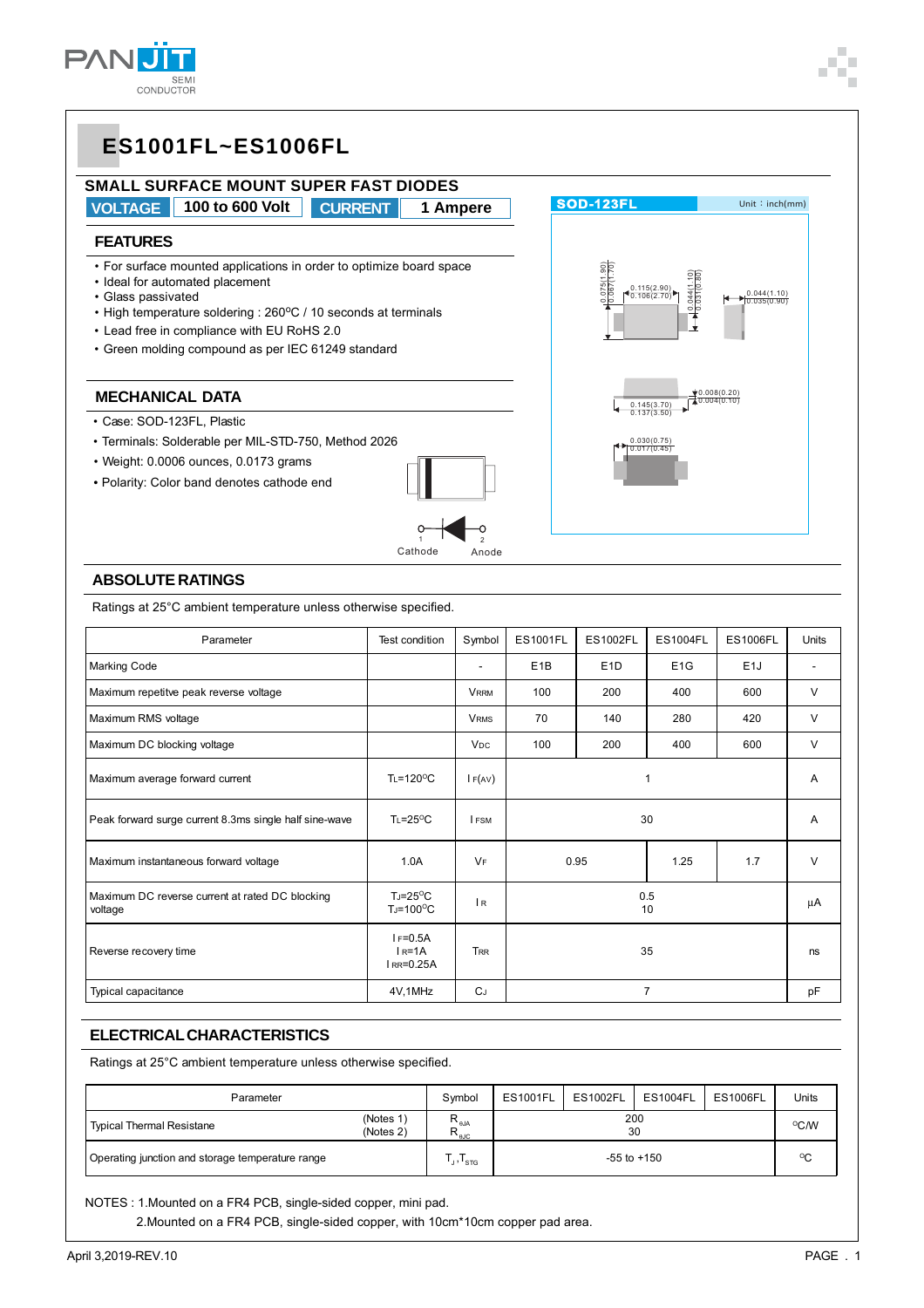

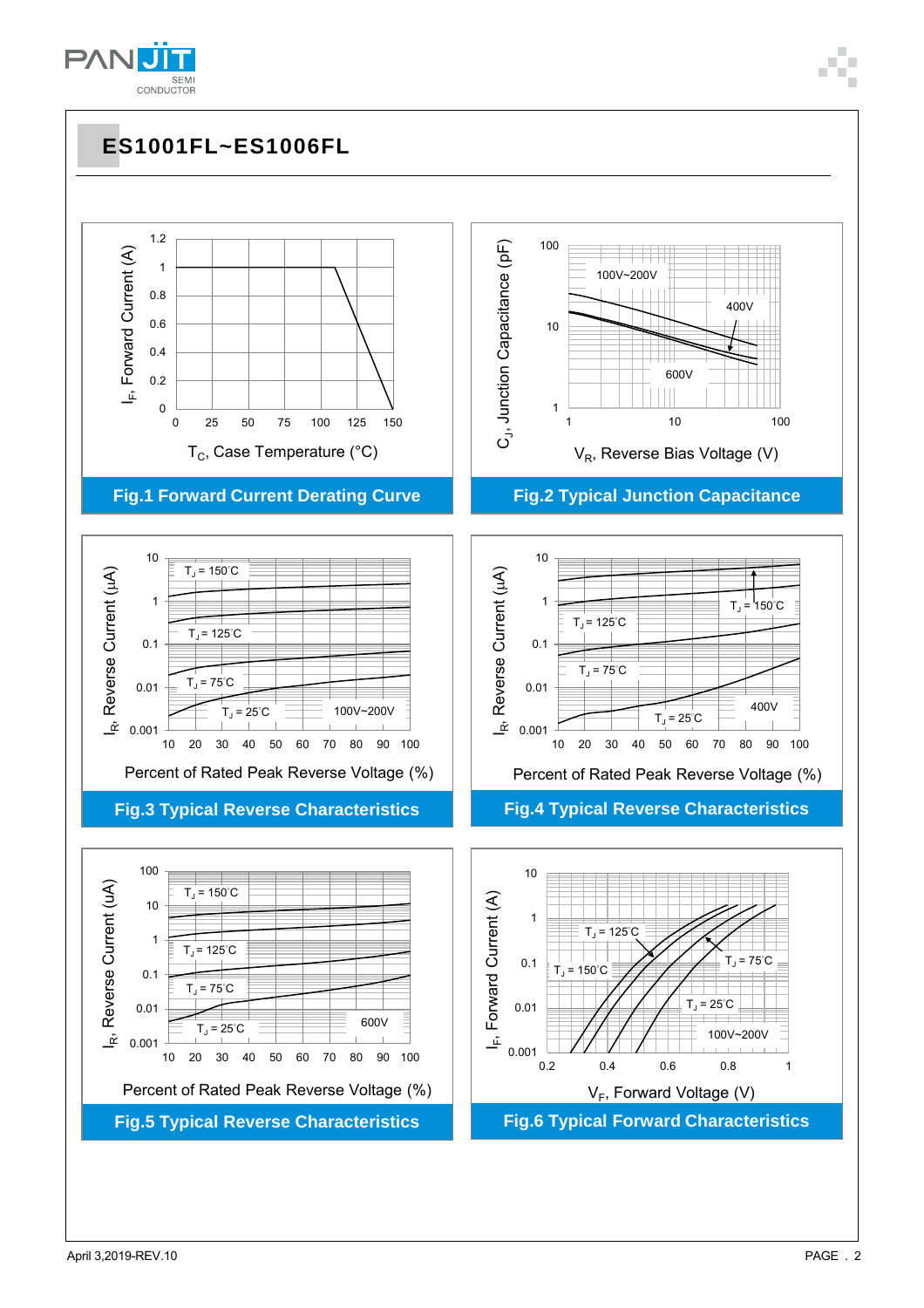

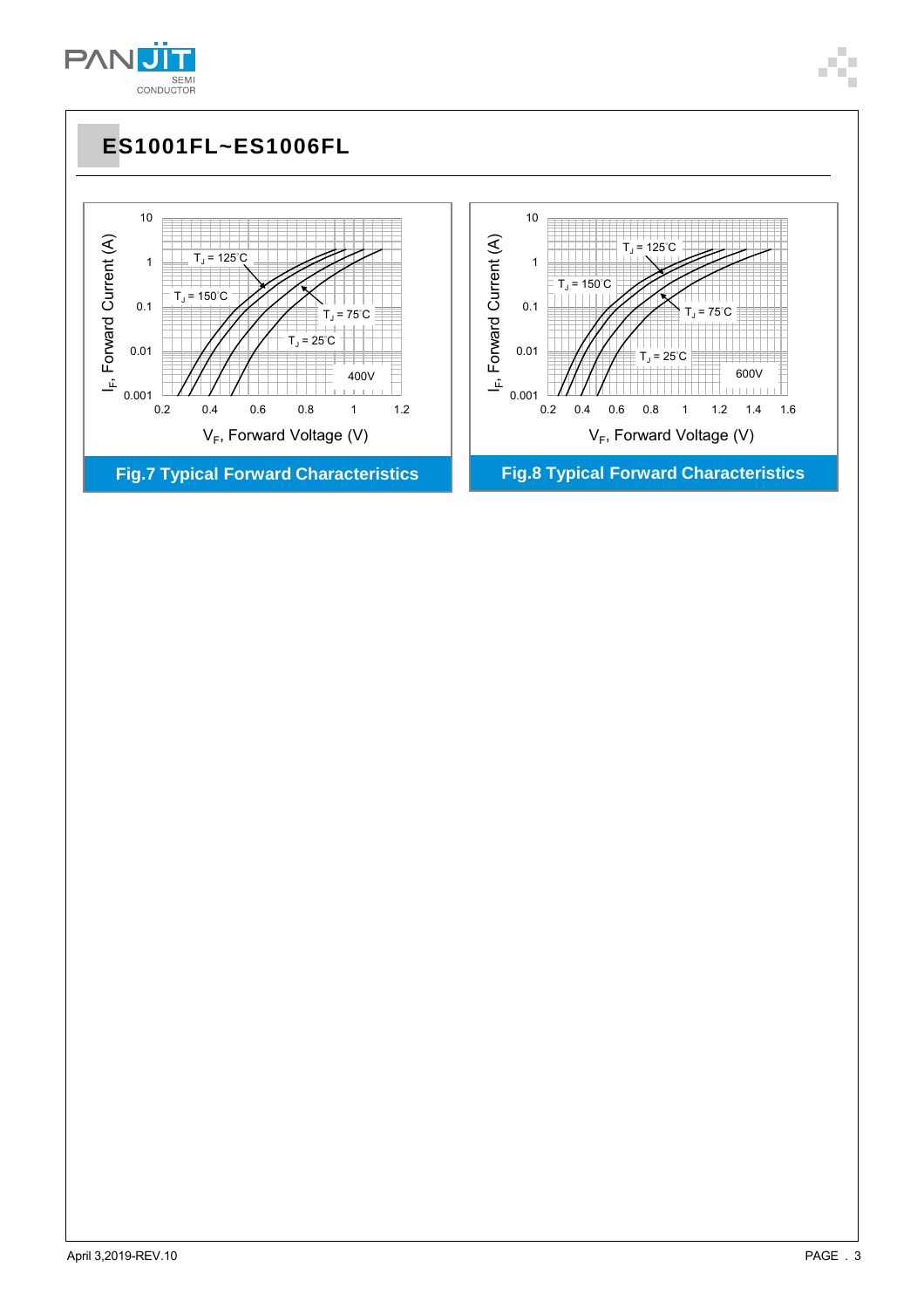

# **ES1001FL~ES1006FL**



### **ORDER INFORMATION**

- Packing information
- T/R 10K per 13" plastic Reel
- T/R 3K per 7" plastic Reel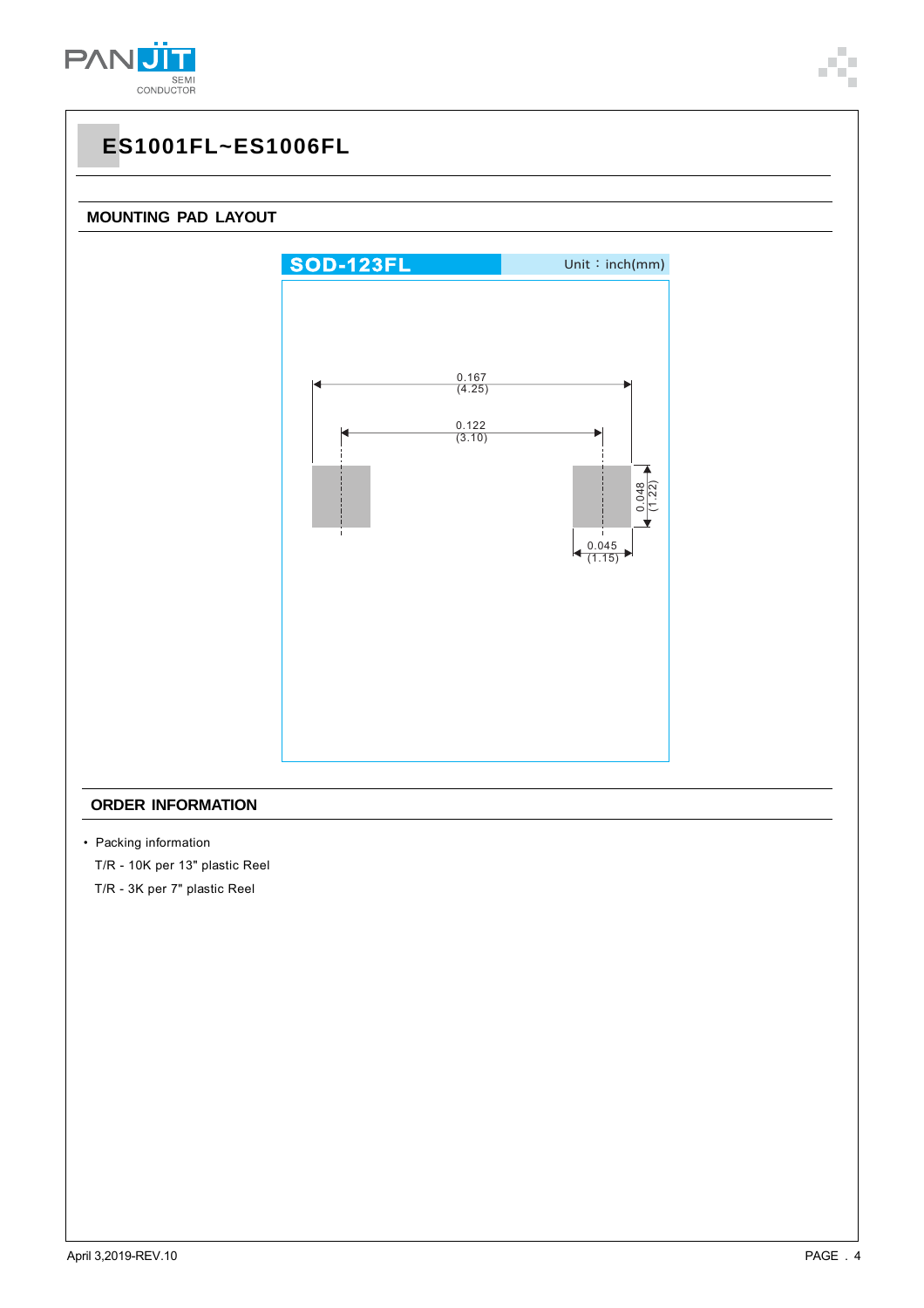

| ES1001FL~ES1006FL                                                                                                                                                                 |                        |                                                              |                         |                                                      |           |                                       |  |
|-----------------------------------------------------------------------------------------------------------------------------------------------------------------------------------|------------------------|--------------------------------------------------------------|-------------------------|------------------------------------------------------|-----------|---------------------------------------|--|
| Part No_packing code_Version<br>ES1001FL R1 00001<br>ES1001FL_R2_00001<br>For example :<br>RB500V-40_R2_00001<br><b>Serial number</b><br>Part No.<br><b>Version code means HF</b> |                        |                                                              |                         |                                                      |           |                                       |  |
|                                                                                                                                                                                   |                        | Packing size code means 13"<br><b>Packing type means T/R</b> |                         |                                                      |           |                                       |  |
|                                                                                                                                                                                   | <b>Packing Code XX</b> |                                                              |                         | <b>Version Code XXXXX</b>                            |           |                                       |  |
| <b>Packing type</b>                                                                                                                                                               | 1 <sup>st</sup> Code   | <b>Packing size code</b>                                     |                         | 2 <sup>nd</sup> Code HF or RoHS 1 <sup>st</sup> Code |           | 2 <sup>nd</sup> ~5 <sup>th</sup> Code |  |
| <b>Tape and Ammunition Box</b><br>(T/B)                                                                                                                                           | A                      | N/A                                                          | $\pmb{0}$               | HF.                                                  | $\pmb{0}$ | serial number                         |  |
| <b>Tape and Reel</b><br>(T/R)                                                                                                                                                     | $\mathsf R$            | 7"                                                           | 1                       | <b>RoHS</b>                                          | 1         | serial number                         |  |
| <b>Bulk Packing</b><br>(B/P)                                                                                                                                                      | B                      | 13"                                                          | $\overline{\mathbf{2}}$ |                                                      |           |                                       |  |
| <b>Tube Packing</b><br>(T/P)                                                                                                                                                      | T                      | 26mm                                                         | X                       |                                                      |           |                                       |  |
| <b>Tape and Reel (Right Oriented)</b><br>(TRR)                                                                                                                                    | $\mathbf{s}$           | 52mm                                                         | Y                       |                                                      |           |                                       |  |
| <b>Tape and Reel (Left Oriented)</b><br>(TRL)                                                                                                                                     | L                      | <b>PANASERT T/B CATHODE UP</b><br>(PBCU)                     | U                       |                                                      |           |                                       |  |
| <b>FORMING</b>                                                                                                                                                                    | F                      | PANASERT T/B CATHODE DOWN<br>(PBCD)                          | D                       |                                                      |           |                                       |  |